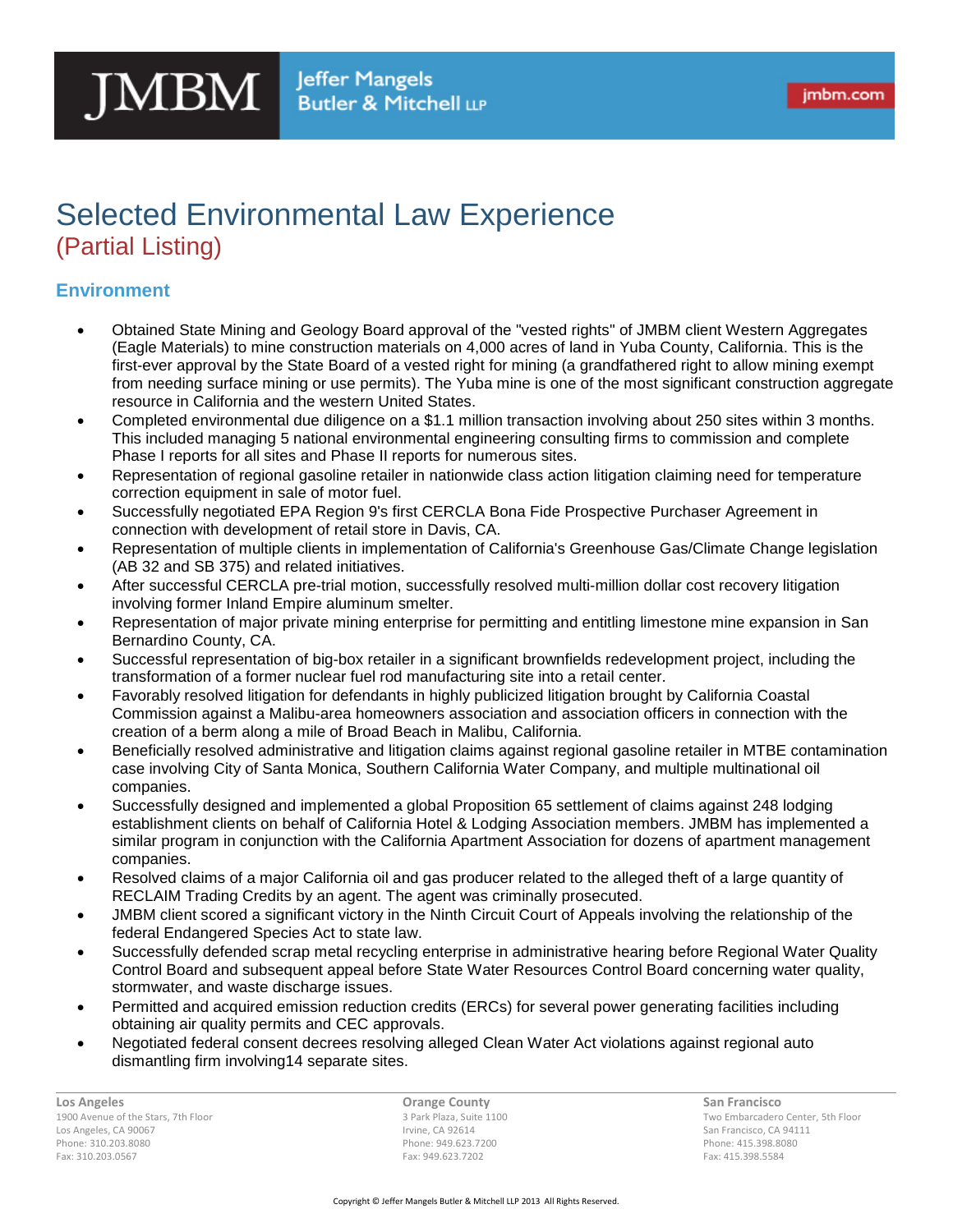- Represented gold mining operator in administrative litigation before U.S. Department of Interior, Board of Land Appeals involving landmark California Desert Conservation Act.
- Prosecution of CERCLA, RCRA and common law claims on behalf of property owner against lessee of former gun range facility located in the City of Huntington Beach and on separate former landfill sites in Orange County.
- Successfully processed and appealed more than 100 applications to the California Underground Storage Tank Cleanup Fund; clients have obtained more than \$40 million from this public program.
- Represented developers of energy, chemical and telecommunications projects in China, India, Indonesia, Italy, Japan, Nepal, Russia, Tunisia, Trinidad & Tobago, Vietnam, the United Kingdom and the United States regarding project structuring and transactions.

## **Land Use**

- Achieved multiple victories on behalf of public company as real party in interest against claims brought against the Soledad Canyon Aggregate Mining Project under the California Environmental Quality Act and the National Environmental Policy Act, including multiple awards of attorneys fees.
- Successful representation of client in efforts to re-develop 80+ acre office campus in eastern San Fernando Valley involving complex environmental and land use issues. Property was former research and development site for aerospace firm.
- Represented substantial wall board manufacturer in a CEQA challenge to its \$100 million+ facility modernization and expansion. Prevailed in trial court, and matter pending in trial court again after appellate remand.
- Defense of waste-to-energy facility operator in companion CEQA challenges brought against the SCAQMD and the City of Rialto to set aside decisions to grant application to construct a resource recovery facility.
- Successfully intervened to defend agency action in the lawsuit brought by the Center for Biological Diversity alleging various endangered species violations by the U.S. Fish and Wildlife Service, which eventually resulted in a Ninth Circuit published decision upholding the validity of the agency's actions.
- Representation of proposed natural gas marketers in CEQA litigation regarding proposed LNG Receiving Terminal at Port of Long Beach.
- Successfully represented a major agricultural and water development company in litigation under CEQA concerning a proposed mega-landfill project in San Bernardino County.
- Obtained EIR certification and various governmental approvals for a controversial redevelopment project in the mid-City area of Los Angeles involving the adaptive re-use of a designated historic landmark.
- Processing entitlements and environmental clearances to develop controversial 369 acre/250 unit residential hillside subdivision in the City of Brea
- Participated in condemnation trial resulting in a verdict of \$49.5 million against the State of California, upheld on appeal, with a resulting payment to the property owner of over \$60 million (including interest and attorneys' fees).

## **Energy**

- Representation of largest national waste-to-fuel producer in air permit enforcement matters.
- Representation of southern California-based waste-to-energy firm for permitting and entitlements at public sanitation facilities.
- Primary responsibility for environmental and regulatory aspects of siting and development of a liquefied natural gas (LNG) receiving and vehicle fuel distribution terminal at Port of Long Beach.
- Permitted and acquired emission reduction credits (ERCs) for several power generating facilities including obtaining air quality permits and CEC approvals.

**Los Angeles** 1900 Avenue of the Stars, 7th Floor Los Angeles, CA 90067 Phone: 310.203.8080 Fax: 310.203.0567

**Orange County** 3 Park Plaza, Suite 1100 Irvine, CA 92614 Phone: 949.623.7200 Fax: 949.623.7202

**San Francisco** Two Embarcadero Center, 5th Floor San Francisco, CA 94111 Phone: 415.398.8080 Fax: 415.398.5584

imbm.com